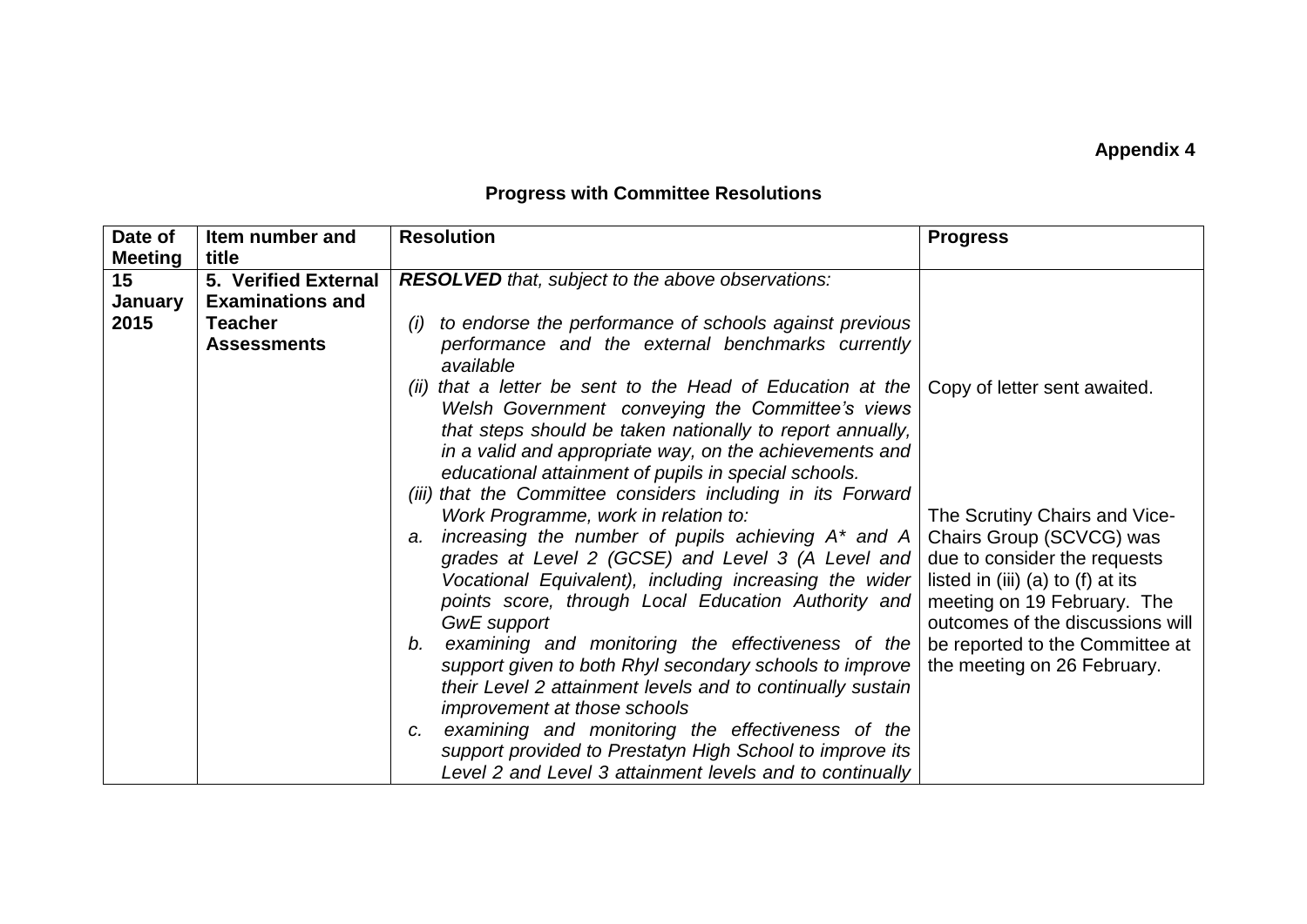|                        | sustain improvement at that school<br>examining and monitoring the effectiveness of the<br>d.<br>support provided to Ysgol Brynhyfryd with a view to it<br>regaining its previous Level 2 and Level 3 attainment<br>levels and further improving towards being an excellent<br>school<br>and monitor the Level 3<br>educational<br>e, examine<br>achievements of Rhyl Sixth students to determine<br>whether their educational outcomes are being met to a<br>satisfactory standard which supports them on their<br>chosen educational/career paths<br>examining ways of how the Council can work with the<br>f.<br>Welsh Government in a bid to widen the recognition<br>given by higher education establishments to the Welsh<br>Baccalaureate qualification. |                                |
|------------------------|-----------------------------------------------------------------------------------------------------------------------------------------------------------------------------------------------------------------------------------------------------------------------------------------------------------------------------------------------------------------------------------------------------------------------------------------------------------------------------------------------------------------------------------------------------------------------------------------------------------------------------------------------------------------------------------------------------------------------------------------------------------------|--------------------------------|
| 6. Not in Education    |                                                                                                                                                                                                                                                                                                                                                                                                                                                                                                                                                                                                                                                                                                                                                                 |                                |
|                        | <b>RESOLVED</b> that, subject to the above observations, it was Officers advised of the                                                                                                                                                                                                                                                                                                                                                                                                                                                                                                                                                                                                                                                                         |                                |
| or Employment or       | satisfied with the measures being taken to address and                                                                                                                                                                                                                                                                                                                                                                                                                                                                                                                                                                                                                                                                                                          | Committee's resolution         |
| <b>Training (NEET)</b> | reduce the number of NEET individuals in the county and to                                                                                                                                                                                                                                                                                                                                                                                                                                                                                                                                                                                                                                                                                                      |                                |
|                        | ensure that every student in the county was supported to                                                                                                                                                                                                                                                                                                                                                                                                                                                                                                                                                                                                                                                                                                        |                                |
|                        | realise his or her potential.                                                                                                                                                                                                                                                                                                                                                                                                                                                                                                                                                                                                                                                                                                                                   |                                |
| 7. Performance in      | Resolved:                                                                                                                                                                                                                                                                                                                                                                                                                                                                                                                                                                                                                                                                                                                                                       |                                |
| relation to meeting    | (i) subject to the above observations on the requirements of                                                                                                                                                                                                                                                                                                                                                                                                                                                                                                                                                                                                                                                                                                    |                                |
| the new Library        | the Fifth Framework of Library Standard to receive the Library                                                                                                                                                                                                                                                                                                                                                                                                                                                                                                                                                                                                                                                                                                  |                                |
| <b>Performance</b>     | Service's estimated performance for 2014-17;                                                                                                                                                                                                                                                                                                                                                                                                                                                                                                                                                                                                                                                                                                                    |                                |
| <b>Standards</b>       | (ii) to schedule into its forward work programme for October                                                                                                                                                                                                                                                                                                                                                                                                                                                                                                                                                                                                                                                                                                    | Report scheduled into the      |
|                        | 2015 CyMAL's Annual Assessment based on the Library                                                                                                                                                                                                                                                                                                                                                                                                                                                                                                                                                                                                                                                                                                             | forward work programme for     |
|                        | Service's 2014-15 performance; and                                                                                                                                                                                                                                                                                                                                                                                                                                                                                                                                                                                                                                                                                                                              | December 2015 (first available |
|                        | (iii) that the report in October 2015 also include a progress                                                                                                                                                                                                                                                                                                                                                                                                                                                                                                                                                                                                                                                                                                   | meeting after October)         |
|                        | report on the development of libraries into community hubs.                                                                                                                                                                                                                                                                                                                                                                                                                                                                                                                                                                                                                                                                                                     |                                |